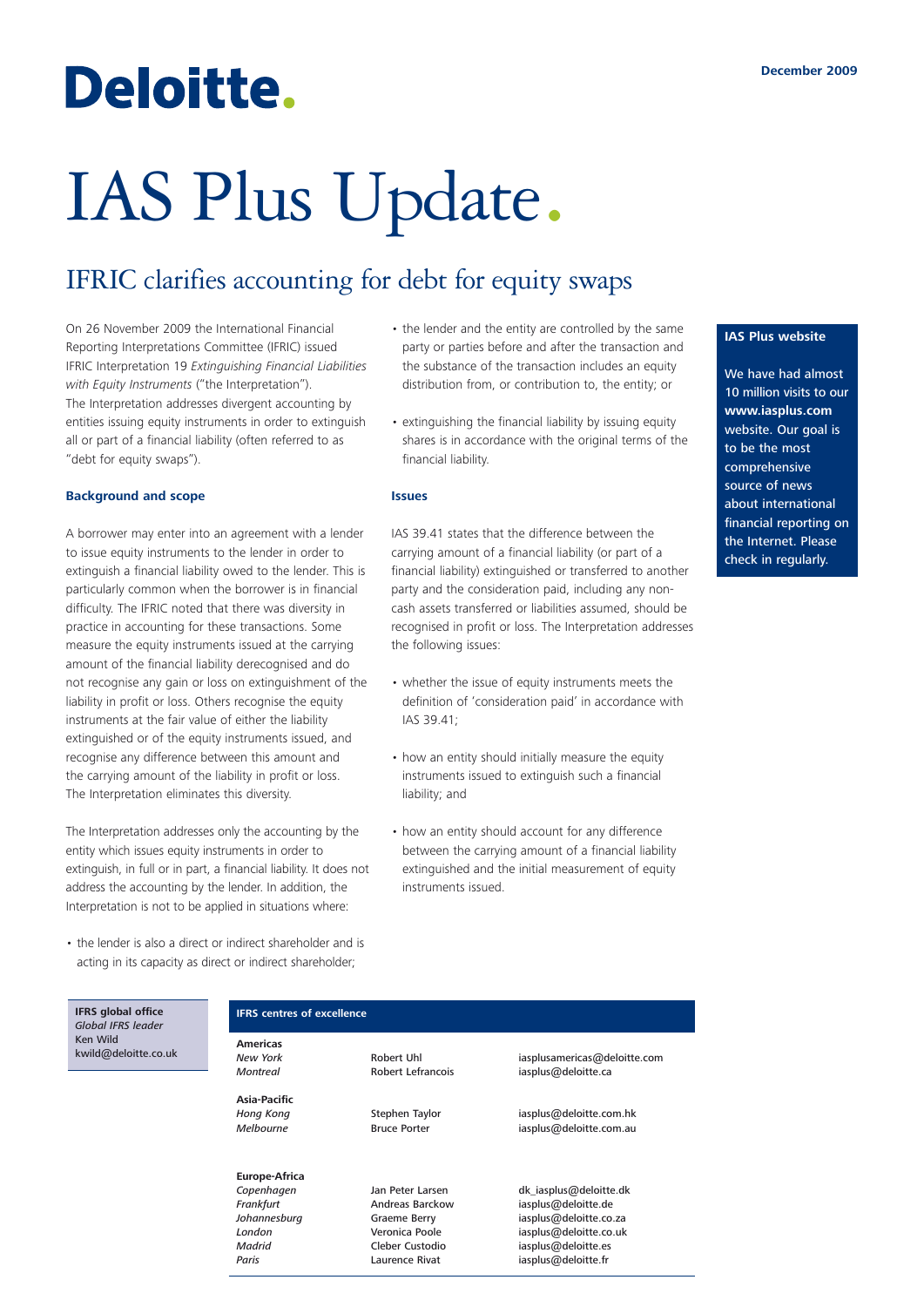#### **Consensus**

The IFRIC concluded that the issue of equity instruments to extinguish all or part of a financial liability constitutes consideration paid in accordance with IAS 39.41. The IFRIC observed that the issue of equity instruments to extinguish financial liabilities can be seen as consisting of two transactions: first, the issue of equity instruments for cash and second, acceptance by the creditor of that amount of cash to extinguish the financial liability.

An entity should measure the equity instruments issued as extinguishment of the financial liability at their fair value on the date of extinguishment of the liability, unless that fair value is not reliably measurable. In this case the equity instruments should be measured to reflect the fair value of the liability extinguished.

If only part of a financial liability is extinguished through the issue of equity instruments, the entity should assess whether some of the consideration paid represents a modification of the portion of the liability which remains outstanding. If it is determined that part of the consideration paid relates to a modification of the outstanding liability, the entity should apportion the consideration between that portion which has been extinguished and that which remains outstanding.

Any difference between the carrying amount of the liability (or the part of the liability) extinguished and the fair value of equity instruments issued is recognised in profit or loss. When consideration is partly allocated to the portion of a liability which remains outstanding, the part allocated to this portion forms part of the assessment as to whether there has been an extinguishment or a modification of that portion of the liability. If the remaining liability has been substantially modified, the entity should account for the modification as the extinguishment of the original liability and the recognition of a new liability as required by IAS 39.40.

The following three scenarios illustrate this Interpretation:

#### Scenario 1

An entity issues equity instruments with fair value of CU100 million to extinguish the whole of a liability. The carrying amount of the liability on the date of extinguishment is CU90 million.

Accounting entries would be as follows (all figures in CU million):

| DR Financial liability | 90  |
|------------------------|-----|
| DR Profit and loss     | 10  |
| <b>CR Equity</b>       | 100 |

To derecognise the financial liability, record the equity instruments issued at fair value as at the date of issue and recognise the difference in profit and loss.

#### Scenario 2

An entity issues equity instruments with fair value of CU55 million. At the date of issue, the entity has a financial liability with carrying amount of CU100m. The entity determines that the issue of equity instruments extinguishes a portion of the financial liability with carrying amount of CU40 million. The issue of equity instruments does not modify in any way the terms of the obligation relating to the portion of the liability which remains outstanding, whose carrying amount is CU60 million (i.e. CU100m-CU40m).

Accounting entries would be as follows (all figures in CU million):

| DR Financial liability | 40 |
|------------------------|----|
| DR Profit and loss     | 15 |
| <b>CR Equity</b>       | 55 |

To derecognise the portion of the financial liability which is extinguished, record the equity instruments issued at fair value as at the date of extinguishment of that portion and recognise the difference in profit and loss. There is no modification to the remaining portion of the liability of CU60 million hence this portion of the liability is not adjusted or derecognised.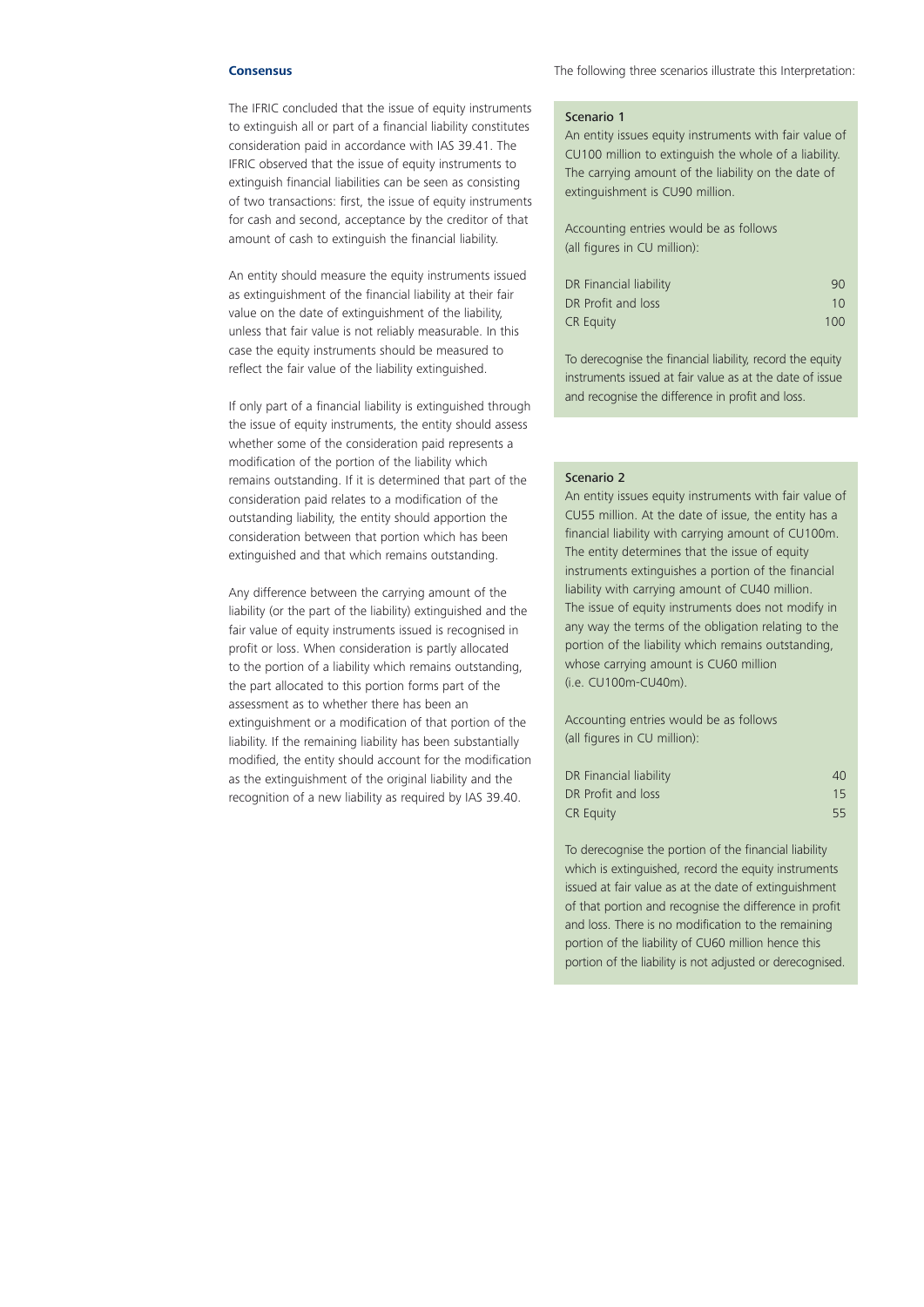#### Scenario 3

An entity issues equity instruments with fair value of CU52 million. At the date of issue, the entity has a financial liability with carrying amount of CU100m. The entity determines that the issue of equity instruments extinguishes a portion of the financial liability with carrying amount of CU40 million.

The remaining liability of carrying amount CU60 million (i.e. CU100m-CU40m) remains outstanding, however the lender agrees to change the contractual cash flows of this portion of the liability.

The entity determines that, of the issue of equity instruments of fair value CU52 million, CU50 million relates to the extinguishment of the portion of the liability extinguished and the remaining CU2 million is in substance a fee for the change in terms of the portion of the liability which remains outstanding.

The entity assesses the new terms and determines that they are not substantially different from the previous terms as defined in IAS 39.AG62. Therefore, the entity adjusts the effective interest rate of the portion of the liability which remains outstanding to the rate which discounts

new expected future cashflows to the new carrying amount of the financial liability. The fee incurred by the entity (i.e. the portion of equity instruments issued with fair value of CU2 million) adjusts the carrying amount of the liability, and is amortised over the remaining term of the adjusted liability in accordance with IAS 39.AG62.

Accounting entries would be as follows (all figures in CU million):

| DR Financial liability                                                                                                                                                                                               | 40 |
|----------------------------------------------------------------------------------------------------------------------------------------------------------------------------------------------------------------------|----|
| DR Profit and loss                                                                                                                                                                                                   | 10 |
| <b>CR Equity</b>                                                                                                                                                                                                     | 50 |
| To derecognise the portion of the financial liability which is extinguished, record the equity instruments issued at<br>fair value as at the date of extinguishment and recognise the difference in profit and loss. |    |
| DR Financial liability                                                                                                                                                                                               |    |
| <b>CR Equity</b>                                                                                                                                                                                                     |    |

To adjust the carrying amount of the remaining financial liability on modification in accordance with IAS 39.AG62, and record the equity instruments issued at fair value at the date of modification. The effective interest rate of this remaining portion of the liability is recalculated to give the rate which discounts the new expected future cash flows to the new carrying amount of this portion of the liability.

The gain or loss recognised in profit or loss as a result of extinguishing a liability by the issue of equity instruments should be presented as a separate line item, in profit or loss or in the notes.

#### **Effective date and transition**

The Interpretation is effective for annual periods beginning on or after 1 July 2010, with earlier application permitted. Where adoption of the Interpretation results in a change in accounting policy, that change should be applied from the beginning of the earliest comparative period presented in the year of adoption, in accordance with IAS 8 *Accounting Policies, Changes in Accounting Estimates and Errors*. An entity is not required to restate the accounting for debt for equity swaps which occurred before the beginning of the earliest comparative period.